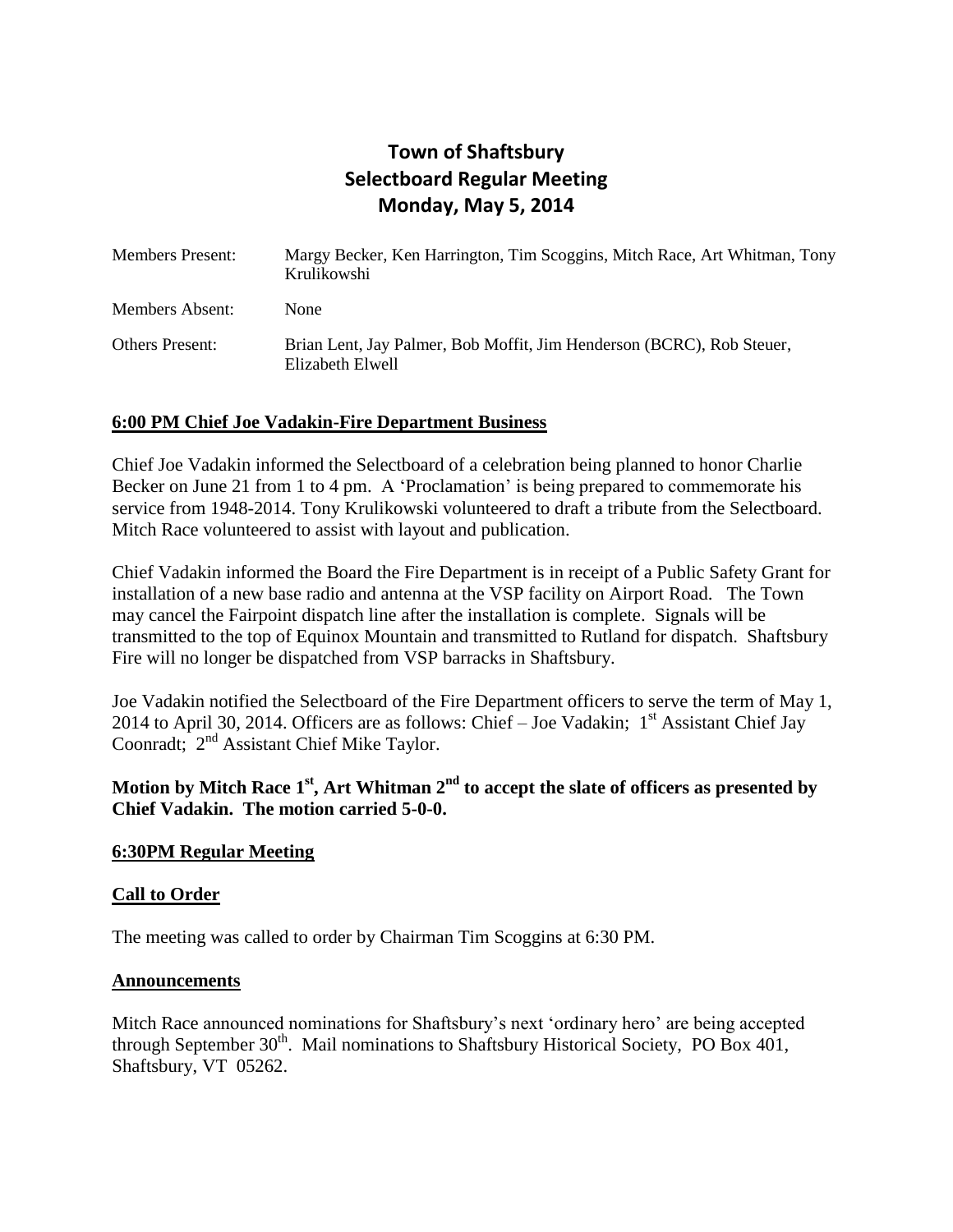Margy Becker announced the upcoming Household Hazardous Waste Day on Saturday, May 10<sup>th</sup> at the Transfer Station.

Tim Scoggins announced the advent of a new Highway Hotline: (774) 238-7287 (7SHAFTSBU7). Tim Scoggins announced the Safe Routes To School walk planned for Wednesday, May  $7<sup>th</sup>$  at 8AM.

# **Public Comments**

Bob Moffit commented the Municipal Forest is actually off West Mountain Road. It has been published incorrectly on various maps.

# **Approval of Minutes**

**Mitch Race made the motion to approve the minutes of April 21, 2014. Tony Krulikowski seconded. The motion passes 4-0-0**. (Tim Scoggins abstains)

# **Approval of Warrants**

Payroll Warrant #PR22 in the amount of \$16,348.62.

**Mitch Races made the motion to approve #PR22 in the amount of \$16,348.62. Art Whitman 2nds; the motion passes 5-0-0.**

Retirement Warrant #PR22R in the amount of \$90.89.

# **Mitch Race made the motion to approve #PR22R in the amount of \$90.89. Art Whitman 2nds; the motion carries 5-0-0.**

Check Warrant #30 in the amount of \$25,812.18.

# **Mitch Race made the motion to approve Check Warrant #30 in the amount of \$25,812.18; Art Whitman 2nds; the motion passes 5-0-0.**

Expenses in excess of \$1,000 include monthly cemetery mowing (\$2,000), Green Mountain Power (approximately \$2,000 for 11 accounts), Bennington County Sheriff's monthly invoice (\$1,313), Purchase of used sidewalk machine for \$5,000.

### **Conflict of Interest Statements**

Mitch Race announced possible conflict of interest in the Town Plan Hearing as President of the Historical Society. The Selectboard agreed this position did not pose a conflict of interest.

The Chair asked Ken Harrington to recuse himself on the upcoming town garage discussions. Ken Harrington said he disagrees his ownership of property adjacent to the landfill poses a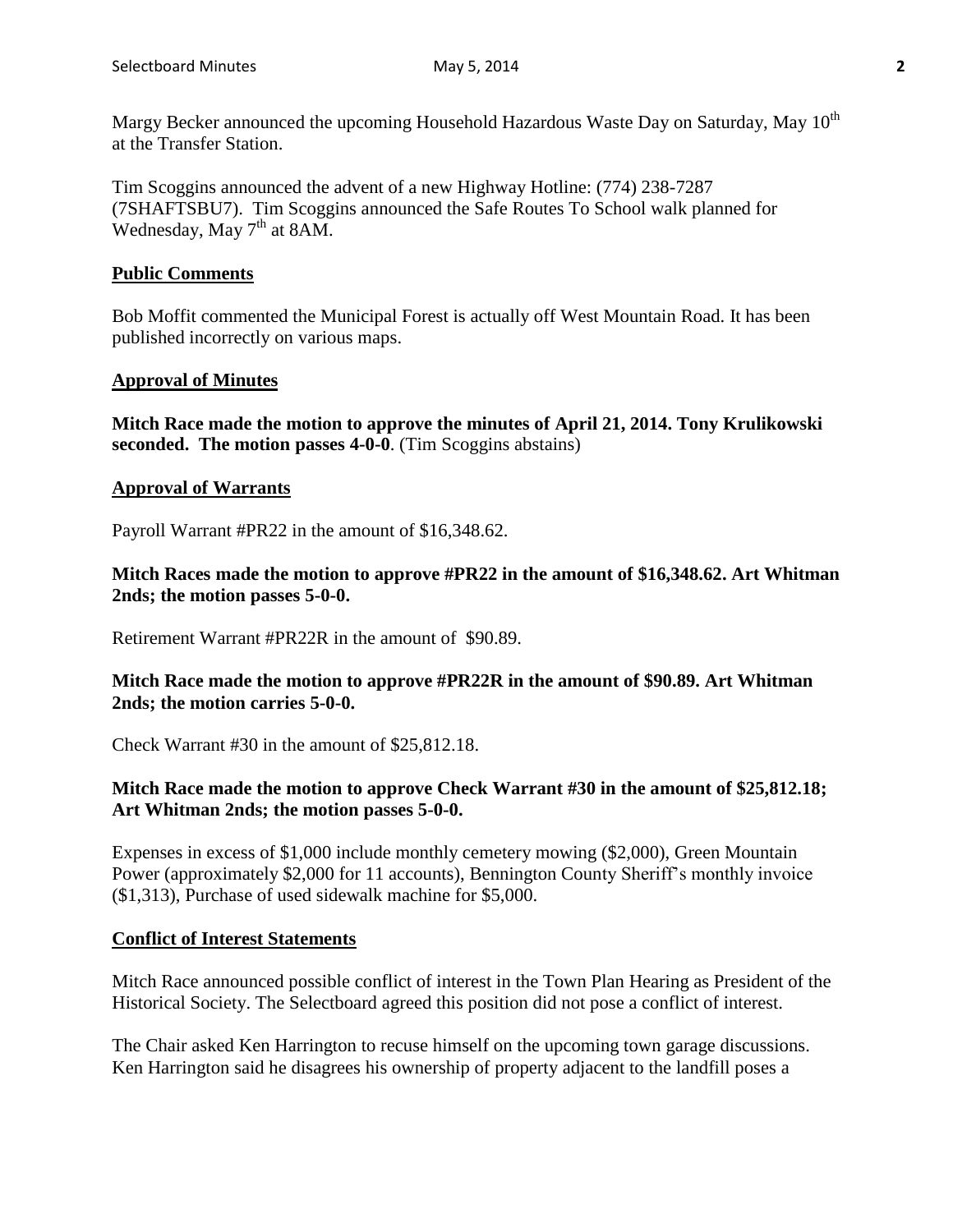conflict of interest. A realtor has informed him that development of the commercial project would reduce the value of his property. He has stated support for the site despite of this.

Tim Scoggins reminded Mr. Harrington it is a 'perceived' conflict of interest. Jay Palmer states that other realtors may have a different opinion.

### **Review of RCS Consulting IT Proposals**

**Mitch Race made the motion to accept the RCS Proposal to host email, provide online backups, to provide anti-malware software, and to install cable locks set forth in a proposal dated April 29, 2014. Tony Krulikowski 2nds. The motion passed 5-0-0.**

**Mitch Race made the motion to accept the RCS Consulting "Client Service Contract" as written. Art Whitman 2nds; the motion passed 5-0-0.**

#### **Public Hearing on Discontinuance of Don Greene Road**

Elizabeth Elwell stated concerns about maintenance of the culvert and beaver population if Don Greene Road is discontinued. Her water source is down the creek from Simeon Dean.

Brian Lent confirmed William E. Dailey owns the house at the end of Don Greene Road. Liz Greene has a life estate to live in the house. The road serves back of Elwell property and the West property. It is very wet.

Brian Lent stated that Peckham, in the event of discontinuance would maintain the road if Peckham received ownership.

Elizabeth Elwell stated an old ROW which pre-dates Airport Road is impassable now. Elizabeth Elwell stated she does not want an old ROW access across her property. It is mentioned in her deed. She inquired as to how discontinuance of Don Greene Road might affect this old ROW?

Brian Lent states if road is discontinued you would lose the ROW (the old road). Jim Henderson corroborates this is not in realm of "ancient road."

Brian Lent stated that the Elwell property is accessible via the old ROW and Peckham might choose to access its lands that way versus over Don Greene Road.

Brian Lent stated the road crew's concern is beavers and plowing. The road does not need a lot of gravel.

Tim Scoggins closed hearing at 7:40PM. It was then noted there were additional questions and facts to be clarified.

**Mitch Race made the motion to reopen the hearing and continue the hearing to Monday, May 19 at 6:45PM. Art Whitman 2nds. The motion passed 5-0-0.**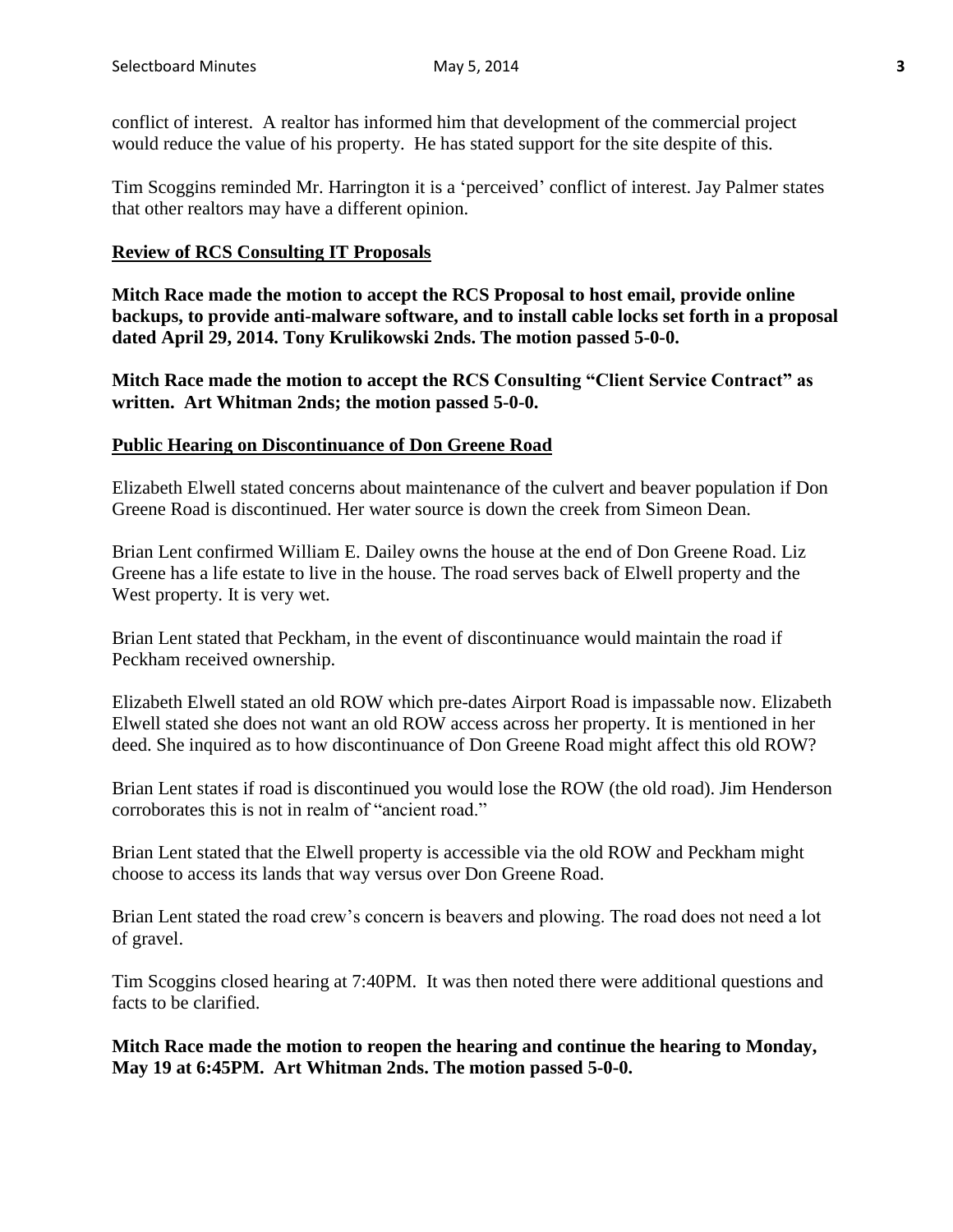# **VTel TelecommunicationsTower Proposal**

Selectboard took note of VTel's application to locate a telecommunications tower on Buck Hill Road. The application will be reviewed by the Public Service Board. The Town has been asked to comment on the project.

**Art Whitman made the motion to endorse the VTel application. Ken Harrington seconded. The motion carried unanimously 5-0-0.** Tim Scoggins filled out and signed the "Action Form" noting same.

# **Memorandum of Understanding - Shaftsbury School & Town Re: Generator Maintenance**

Tim Scoggins explained the status of installation of the generator at the elementary school. The School District has proposed a Memorandum of Understanding regarding future maintenance responsibilities for the Town and School.

# **Tim Scoggins made the motion to approve the Memorandum of Understanding. Mitch Race 2nds; the motion passed 5-0-0.**

# **Proposed Town Plan** - **Public Hearing preparations**

Chair Tim Scoggins announced the upcoming public hearing on May  $13<sup>th</sup>$ . Art Whitman expressed concerns regarding the listing of historic resources. He stated he has placed a call Warren Foster of the District Environmental Commission. Art Whitman was involved in an Act 250 case. There was a review of historic assets.

Tim Scoggins noted the Plan proposes a new zoning district in the Village.

Art Whitman raised a question concerning the proposed Plan's statements regarding property taxes. The Chair directed him to consult the Listers.

Brian Lent stated interest in language concerning gravel resources. He asked for a copy of the Gravel Pit Study conducted some years past. Selectboard members agreed the Study should be added to the website.

Ken Harrington noted the Plan is specific about the size of the road crew. It also makes statements about not paving certain roads.

### **Integrated Solar Solutions – Proposed Solar Installations**

Katrina Wilson, of Integrated Solar Solutions, made a brief presentation concerning Integrated Solar's interest in developing a small-scale solar project in Shaftsbury.

# **Town Tax Year**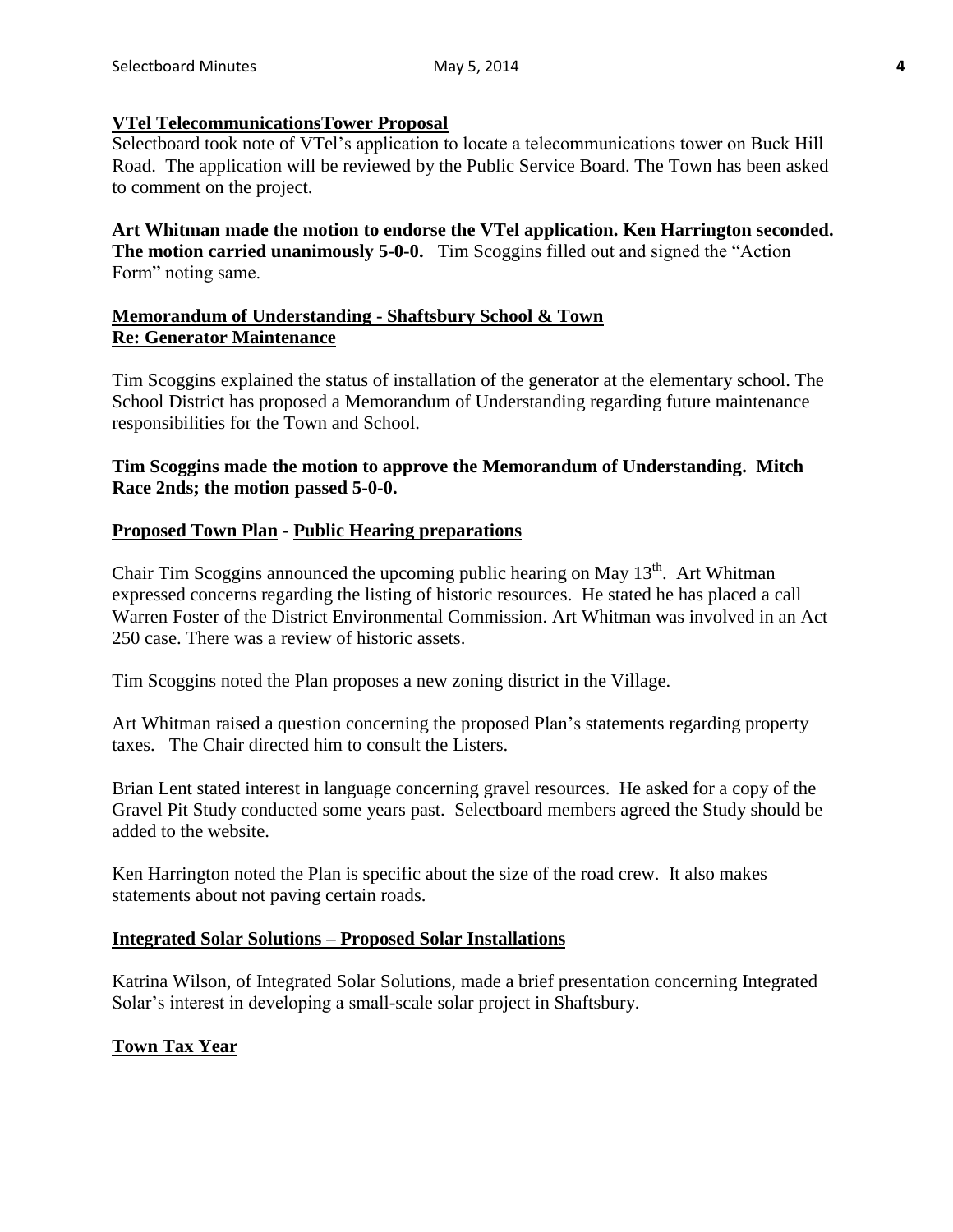Tim Scoggins announced the Treasurer has researched and confirmed the Town's tax year is actually July  $1^{st}$  to June  $30^{th}$ . All tax prorations should be 7/1 through 6/30 going forward.

# **Mitch Race made the motion to confirm that the Town's tax year is July 1st through June 30th . Ken Harrington seconds; The motion carried unanimously 5-0-0.**

### **Summer Road Crew Hours**

Ken Harrington asked the Selectboard to reconsider their approval of a 10-hour 4 day work week summer schedule. He state his concern is this could mean more overtime.

**Ken Harrington made the motion that the road crew remain on 5 8-hour days for the summer versus changing to four 10-hour days/week schedule. Tim Scoggins seconded. Action on the motion was 1-4-0. The motion failed.**

#### **Document projection at Select Board Meetings**

The Selectboard agreed to proceed with purchase and installation and a screen and projector.

#### **Select Board Goals**

Selectboard goals were discussed. Tim Scoggins asked the Board how it would like to proceed with the Town Garage. Ken Harrington suggested the Town should look at the steel building option again. He was then asked to recuse himself from further discussions on the garage, due to perceived conflict of interest. Ken Harrington recused himself but stated his disagreement.

Tim Scoggins asked if the Board thinks the Town should look at a different site. Art Whitman noted the cost of the proposal factored into the defeat of the bond vote. He stated keeping the maintenance bay is important.

Tony Krulikowski asked why the Town had not saved? He then stated agreement that the Town should continue to plan for the new garage.

Art Whitman suggested the Garage Committee should reconvene, and the Chair noted the Board's agreement.

Selectmen briefly discussed the need to prioritize improvements to Cole Hall. Tim Scoggins inquired whether another space should be considered.

It was agreed that the Selectboard cannot do much but monitor the progress of discussions concerning (School) District One. Tim Scoggins noted the school board is not unanimous in its support of consolidation.

Tim Scoggins volunteered to be the liaison to advocate for web-site reorganization and updates. He then asked what highway priorities should be.

### **Other business – Extension to file Grand List**